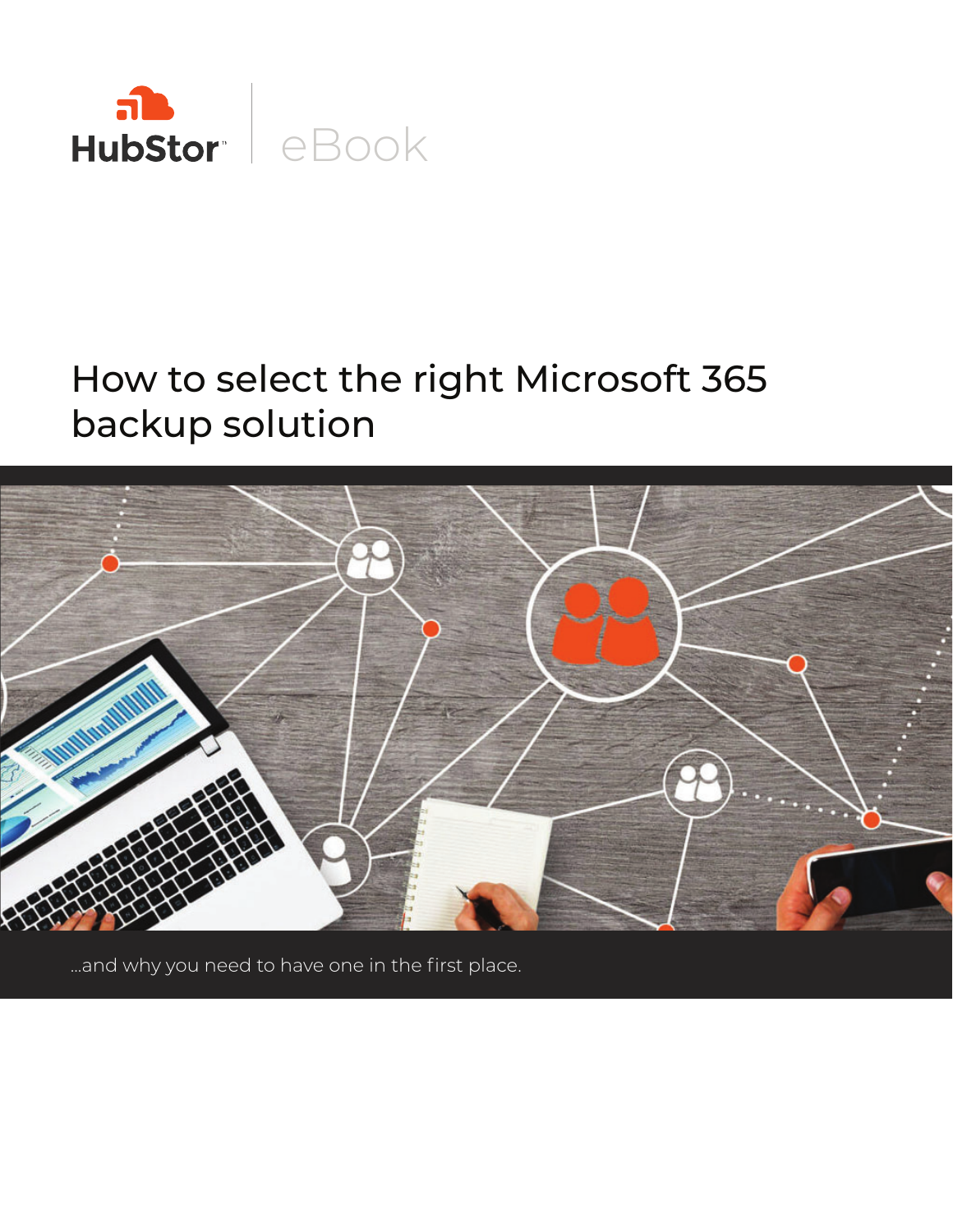### **Microsoft 365 is in the cloud**

Do you really need a backup?



As organizations adapt IT infrastructure to address the changes in how we work, Microsoft 365 has become the go-to cloud productivity and collaboration tool. That means it's also the main repository of emails, documents, meetings, conversations, project plans, and more.

#### But what if you lost that data? Even a small portion of it?

Some folks disagree that SaaS backups are needed. They point to the Recycle Bin and multiple synchronous copies of the data being automatically stored in multiple locations. While this might seem good in theory, in practice Recycle Bin provides insufficient data protection, and if data gets corrupted, synchronization simply creates more copies of corrupted data.

#### Microsoft 365's native capabilities for data protection include:

- Version history for each file.
- Deleted items retention to protect against accidental or malicious deletions (Recycle Bin).
- Litigation hold or retention policies to help prevent unwanted data destruction.

These are good features but the built-in capabilities aren't sufficient for organizations that expect and need an enterprise-grade backup and recovery toolset.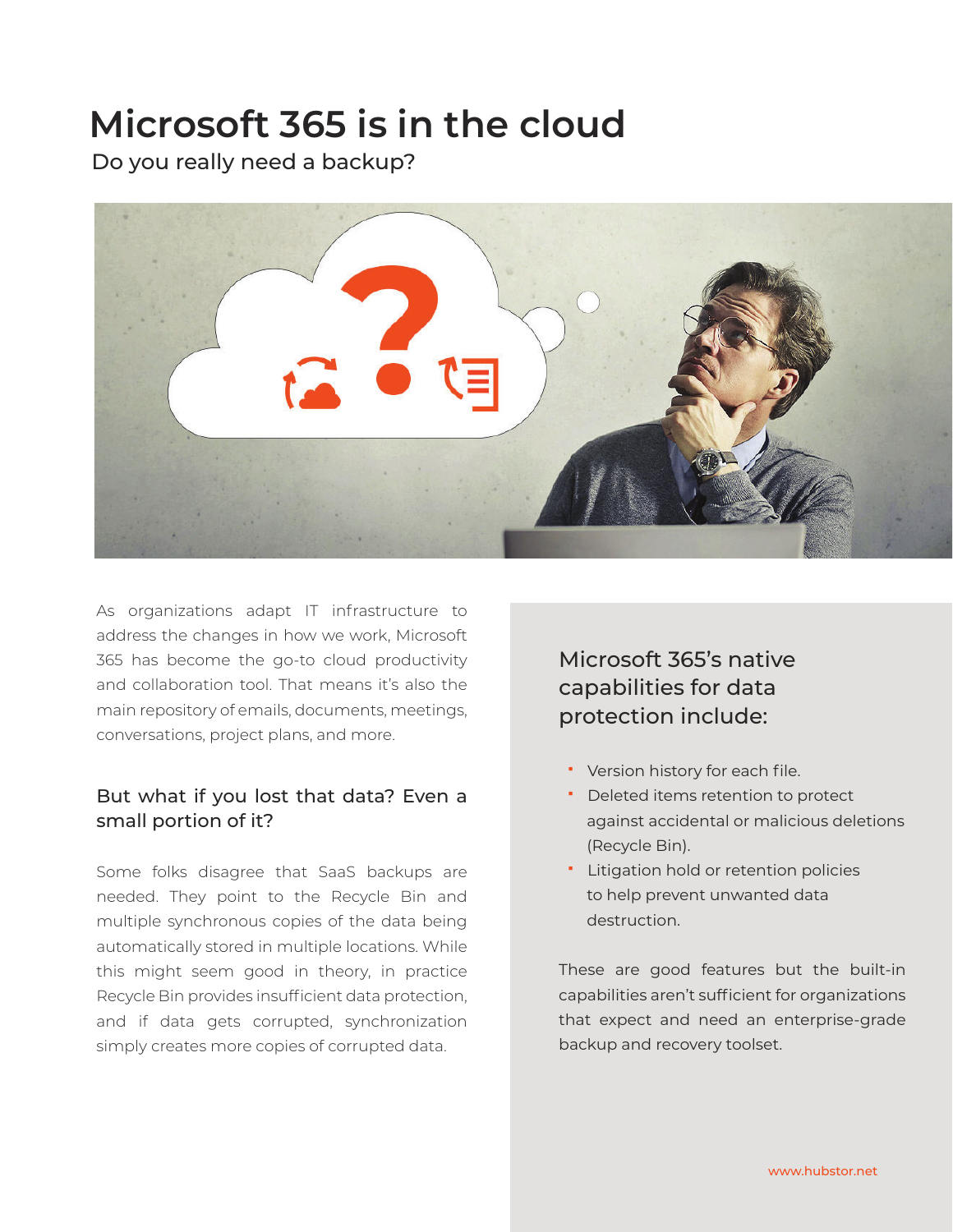# **Microsoft 365 native data protection**

#### The challenges

Enterprise IT leaders are cautious about ensuring that their users' data is protected. Many won't make a new service available to users until they have a reliable backup and recovery solution in place. Since the native recovery options in Microsoft 365 have limitations, we suggest a similar approach.

Here are some of the known challenges with relying only on Microsoft 365's native data protection:

#### Deleted items recovery

Microsoft 365 holds deleted files in the recycle bin and purge folders for a set period of time. But a bad deletion (accidental or malicious) could go unnoticed past the prescribed expiry date. If items expire from the recycle bin and purge folders, there is no backup copy available. That isn't the only concern with recovery in Microsoft 365:

- Users have full access to recycle bins and can accidentally (or maliciously) delete data permanently with no option for recovery.
- Bad actors are writing malware targeting Microsoft 365, gaining access to these recycle bins by taking advantage of the Microsoft 365 APIs.
- Recovering files from the Recycle Bin can work for a small number of items, but bulk recovery scenarios prove to be almost unusable. Furthermore, you cannot recover to an alternate location (e.g., for export or for inactive user accounts).



#### Litigation hold or retention policies

Within Microsoft 365, items marked for a litigation hold, or with a retention policy applied, generate hidden copies that are retained, but the recovery process isn't easy or user-friendly once the original file is deleted.

The deleted items recovery, litigation hold, and retention policies weren't meant to be used in place of a segregated, full-coverage backup solution. Many organizations want to use these features for their intended purpose, but when they're hijacked for a data protection workaround, it nullifies the usefulness of what they were developed to do.

Having a segregated backup of your Microsoft 365 data radically minimizes data loss and frees up the built-in features to be used more effectively. But how do you go about choosing the right backup solution for your organization?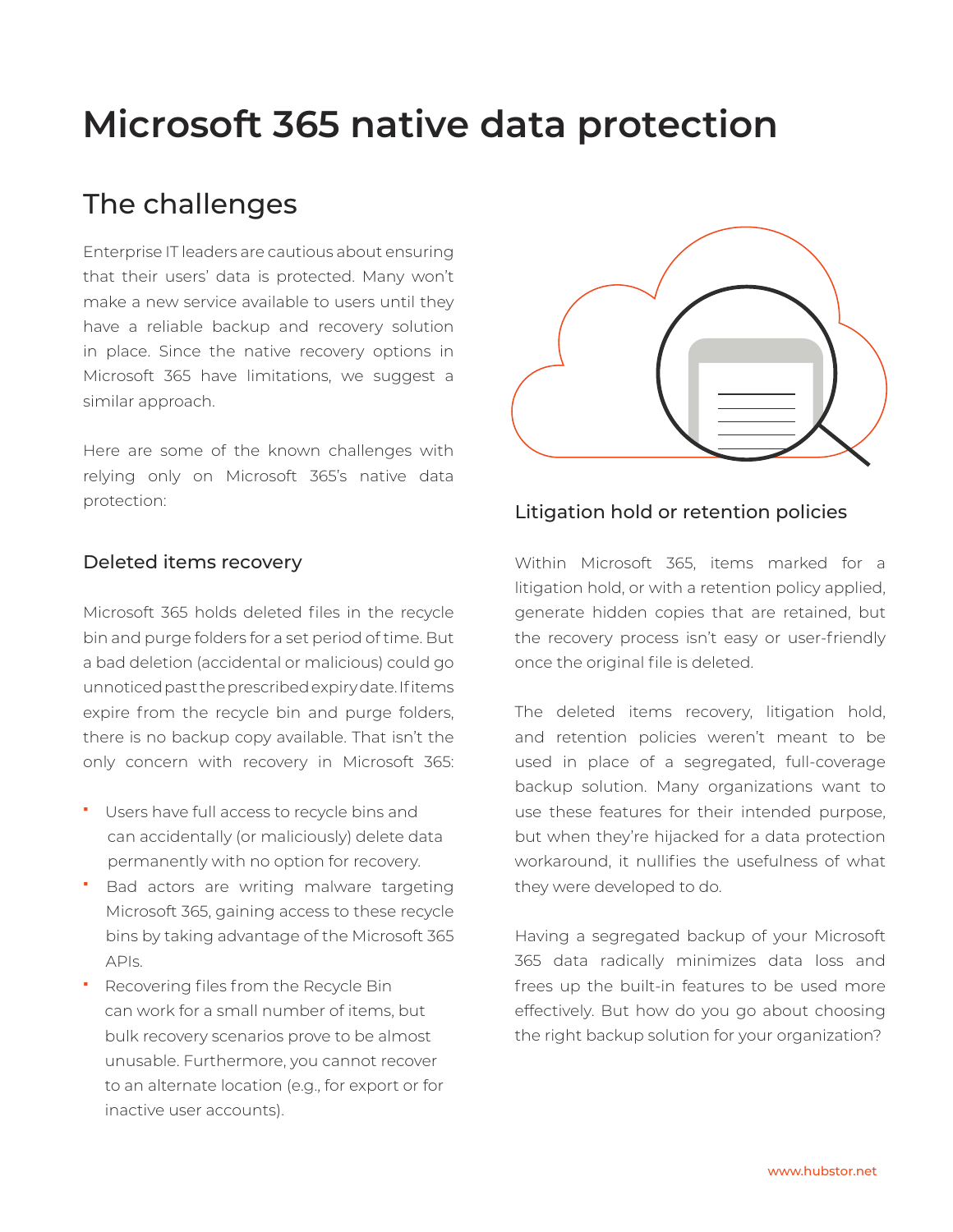

# **Three critical features you need in a Microsoft 365 backup and archive solution**

Not all backup solutions are created equal, so it's important to identify what you actually need before you start the conversation. At a minimum, you'll want to have the ability to do full coverage backups with flexible recovery options, a high level of performance, and scalability so the solution grows with your organization. Beyond that, there are other advanced features to consider that will enhance your ability to protect, recover, archive, and even manage your organization's Microsoft 365 data.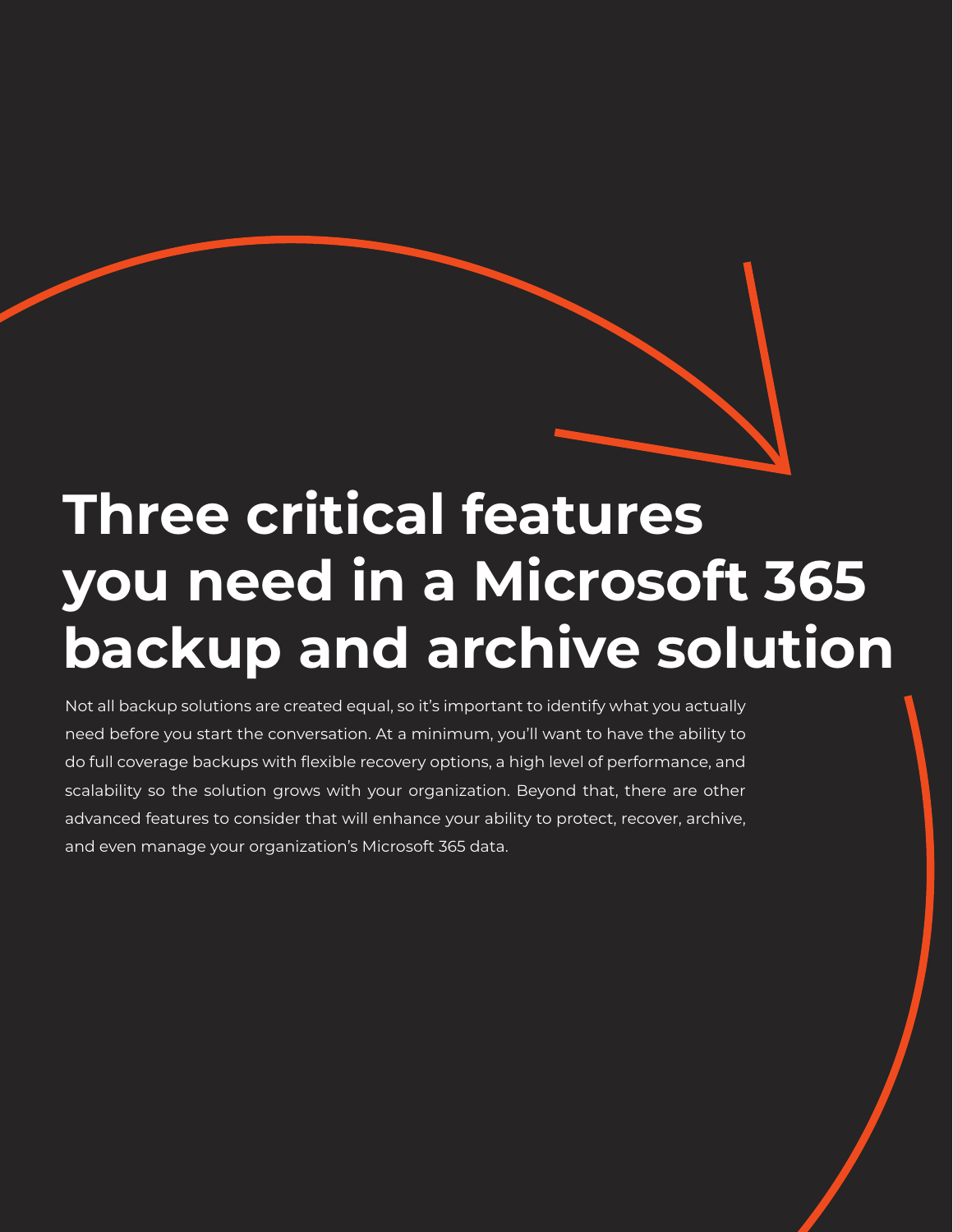# **1**<br>Full coverage

When a backup solution only protects mailboxes, but your organization heavily relies on Teams for internal communications, that solution isn't going to meet your needs. There are many offerings that only protect mailboxes, and some have expanded to protect OneDrive for Business as well.

A full-coverage backup solution should be able to target specific mailboxes or site collections with unique policies. Alternatively, it should be able to cover all mailboxes, OneDrive for Business site collections, SharePoint, and Teams with a default policy.

When covering all targets with a default policy, the solution should auto-enroll new users when they're added to your organization so new mailboxes, OneDrive for Business, SharePoint, and Teams are automatically included in the scope of protection.



If you're looking for a complete Microsoft 365 backup solution, you want something that can handle all:

#### **Mailboxes**

- Active and archive mailboxes
- Public folder mailboxes
- Shared mailboxes
- Any and all message attachments

#### **OneDrive for Business site collections**

#### **SharePoint site collections**

- All content types
- Site hierarchies
- Permissions

#### **Teams (and Groups) site collections**

- Document libraries
- Conversations
- All files sent through conversations
- Wikis

#### **Unified audit log**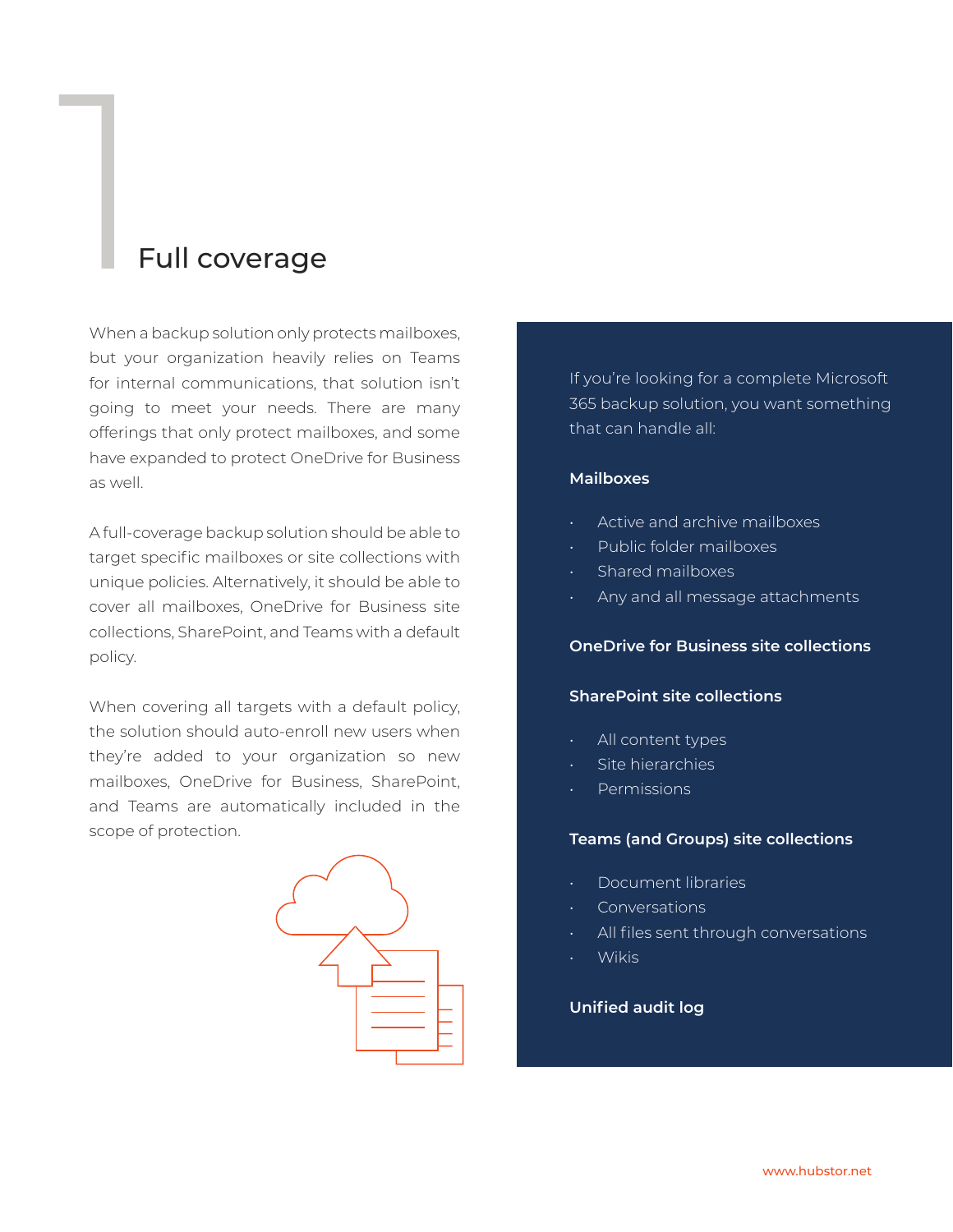# **2**<br>Flexible recovery

When your Microsoft 365 backup solution gives you flexible recovery options, you'll have the ability to easily address unanticipated or unconventional recovery requirements. This can be particularly important when managing data through changing roles, staff turnover, mergers and acquisitions, and other organizational changes.

Ensuring that you have flexible recovery options in your backup solution will give you peace of mind that you'll be able to provide efficient and effective recovery support for your organization.



Examples of flexible recovery options:

- **Restore items, folders, mailboxes, or sites with multi-level recovery** – get your data back no matter what.
- **Reinstate multiple mailboxes in a single operation** – resolve large-scale data loss affecting multiple users.
- **Recover data to a preferred location, including cross-tenant recovery/migration (and on-premises Exchange and SharePoint)** – flexibility for users who need access to the data, have changed, or don't have access to the original location of the data such as M&A tenant-to-tenant migration or as part of an exit plan from the cloud.
- **Perform point-in-time recoveries** roll back the clock on data.
- Apply filters to your recovery recover an entire mailbox except for contacts or recover an entire dataset of OneDrive sites within a date range.
- **Maybe you don't need to recover** access Microsoft 365 accounts when employees leave or in the case of audits without having to maintain an active license.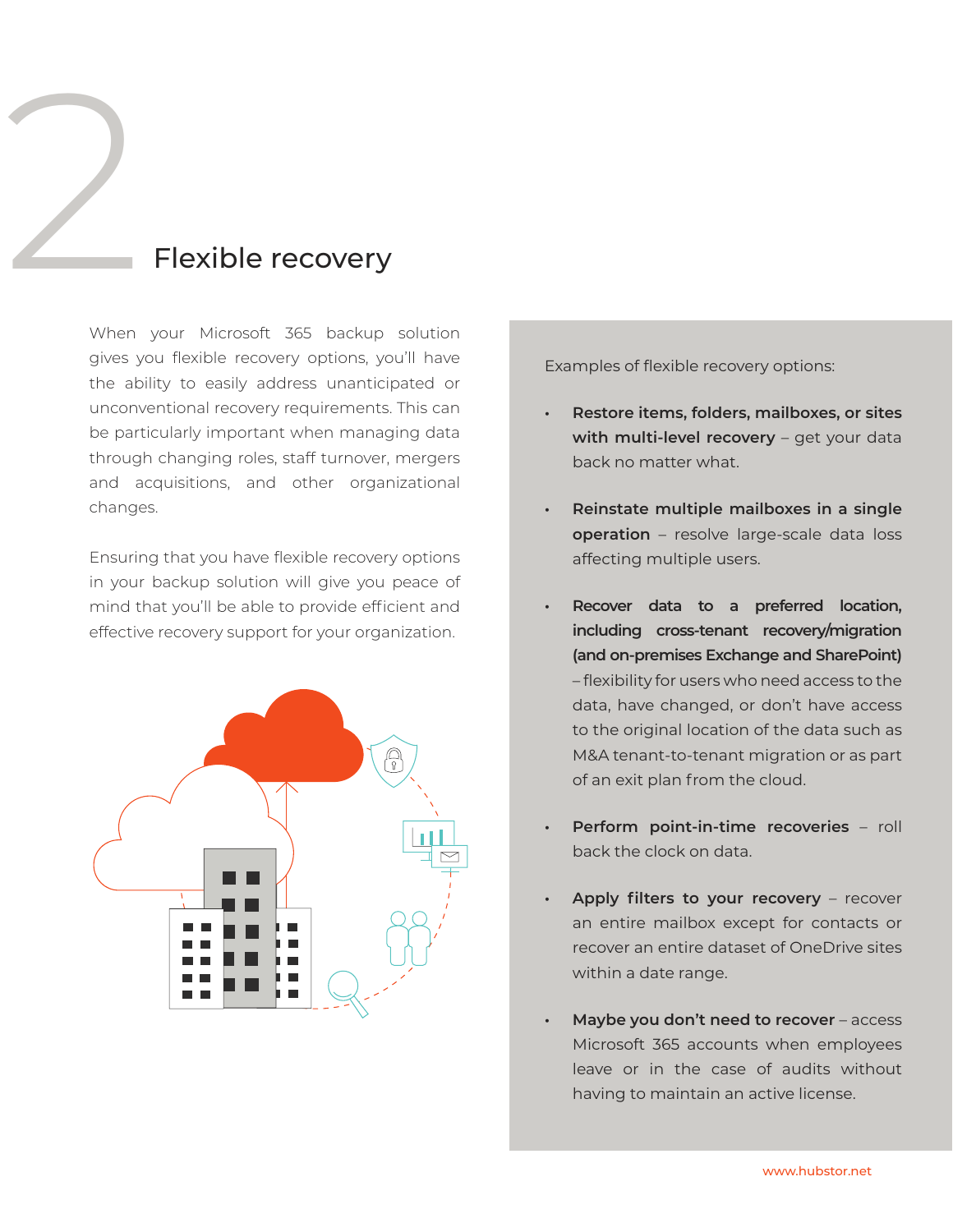# **3 Performance**<br>8 scalability & scalability

You're already managing increasingly-large volumes of data. The cloud makes this easier and more cost-effective as long as it can accommodate the level of performance and scalability your organization needs as it grows. You need a solution that will allow you to manage your volume of data today, tomorrow, and in the years to come.

When it comes to choosing for performance and scalability, your Microsoft 365 backup solution needs to be able to:

- Scale to petabytes of data and billions of objects,
- Capture data at rates of multiple terabytes per hour.
- Augment incremental backups with continuous data protection.

Making the shift from on-premises storage to the cloud is an investment that needs to be sustainable and usable. That's why it's essential for your chosen data protection solution to be able to handle your needs as they grow.

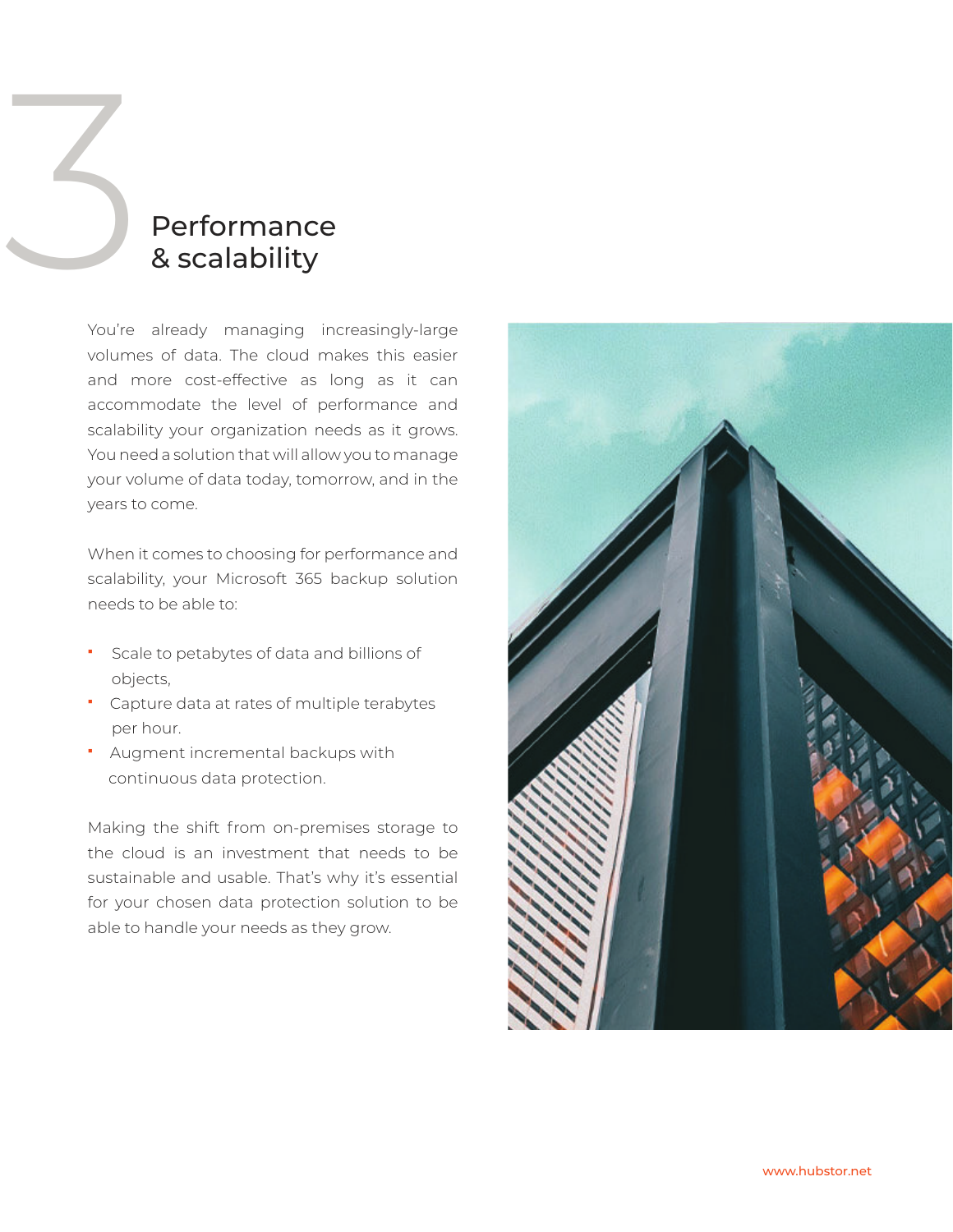#### Additional advanced features

Finding a Microsoft 365 backup solution that gives you full coverage, flexible recovery, and a high level of performance and scalability will give your organization a strong security posture. But these additional features enhance your ability to protect and recover the right data at the right time.

#### Continuous data protection

A Microsoft 365 backup solution that provides continuous data protection (CDP) will actively monitor your data and automatically capture modifications in a near real-time manner. Unlike normal incremental scans or snapshots, which happen at scheduled intervals, CDP is always running to capture any changes as they occur.

Features like CDP are useful for augmenting your Microsoft 365 backup strategy by applying CDP to high-priority site collections and/or users to ensure the continuity and integrity of mission-critical data.

#### Archive storage for former employees' data

Today's workers are increasingly transient, which leaves IT dealing with a data challenge when it comes to archiving inactive Microsoft 365 user accounts' data. This has become particularly important with the emergence of compliance regulations such as the European Union's (EU) General Data Protection Regulation (GDPR) and the California Consumer Privacy Act (CCPA).

Finding a backup solution that provides automatic archiving of Microsoft 365 mailboxes, OneDrive and SharePoint data, and Teams means you can avoid unnecessary licensing costs when someone leaves your organization.

Additionally, with a backup solution that gives flexibility around longterm retention, user data can be restored in the future.

#### Enterprise-grade security

It's no longer enough to protect your data from loss due to mistakes or software crashes. Today you need to protect your data from being stolen, maliciously deleted, and being modified.

To protect your data from being stolen – or even viewed – by anyone, you need a Microsoft 365 backup solution that offers end-to-end data encryption. This means that any data in transit is encrypted, and that your backup data is encrypted when it's stored.

To protect your data against unwanted deletion and modification, you need a Microsoft 365 backup and archive solution that uses immutable storage for your data. This is normally accomplished through the use of some form of WORM (Write Once, Read Many) storage.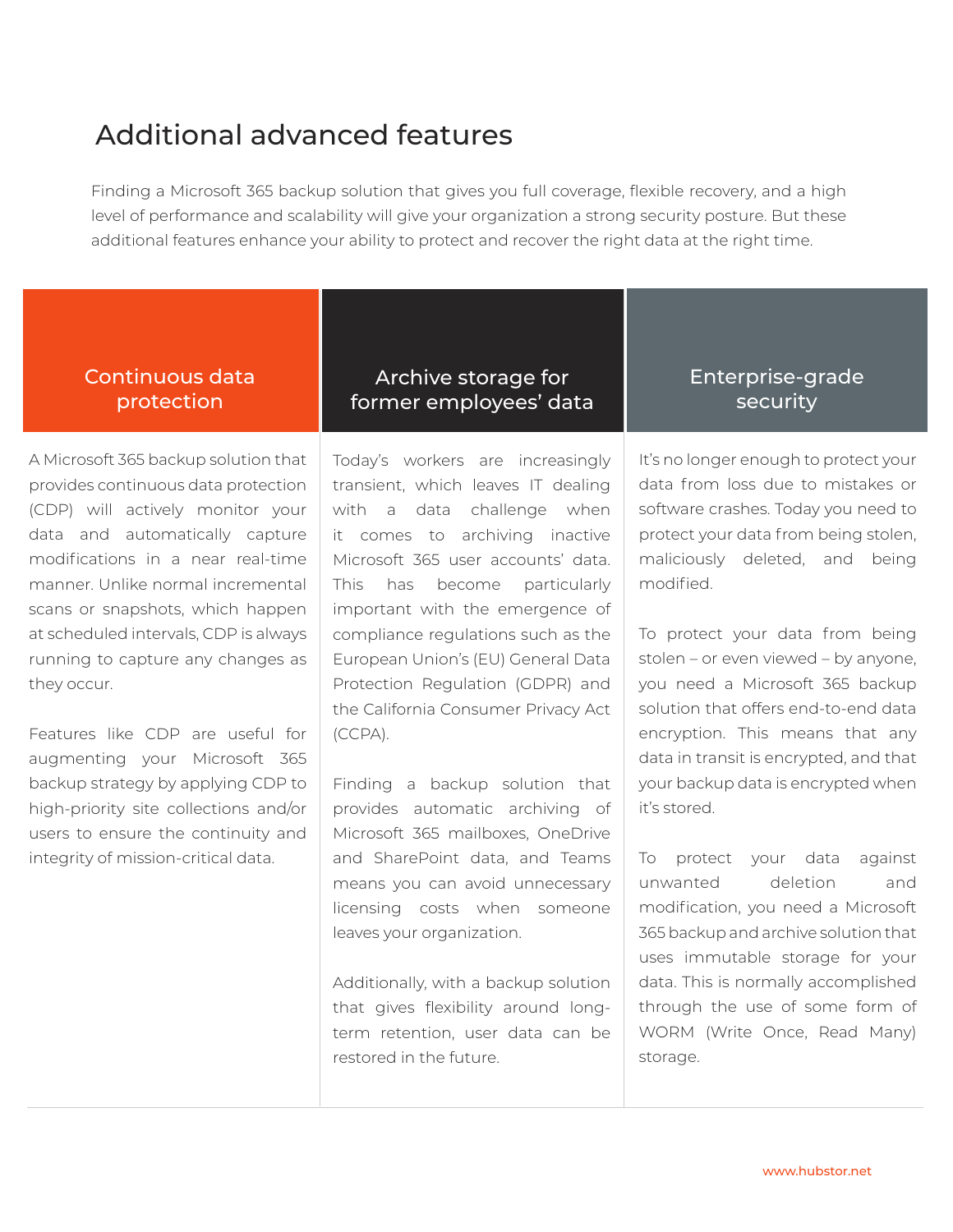## Choose the right Microsoft 365 backup solution for your organization

Knowing what's possible and the benefits for your organization can make all the difference when evaluating each solution that allows you to protect and recover your Microsoft 365 data.



#### **Take a closer look at HubStor**

HubStor on Azure is a fully-managed solution, which means there's no added hardware and no cloud complexity for you to monitor and maintain. HubStor provides full support of Microsoft 365 Multi-Geo, allowing your HubStor tenant to reside in any Azure region automating compliance with regulations concerning data sovereignty. You can also choose to run HubStor in your own Azure account or use HubStor's.

With HubStor, you and your data are never locked in. You can cancel anytime with no penalties or hassles with migrating your data.

[Book demo](https://www.hubstor.net/demo-request/?utm_source=offline&utm_medium=report&utm_campaign=microsoft365ebook)